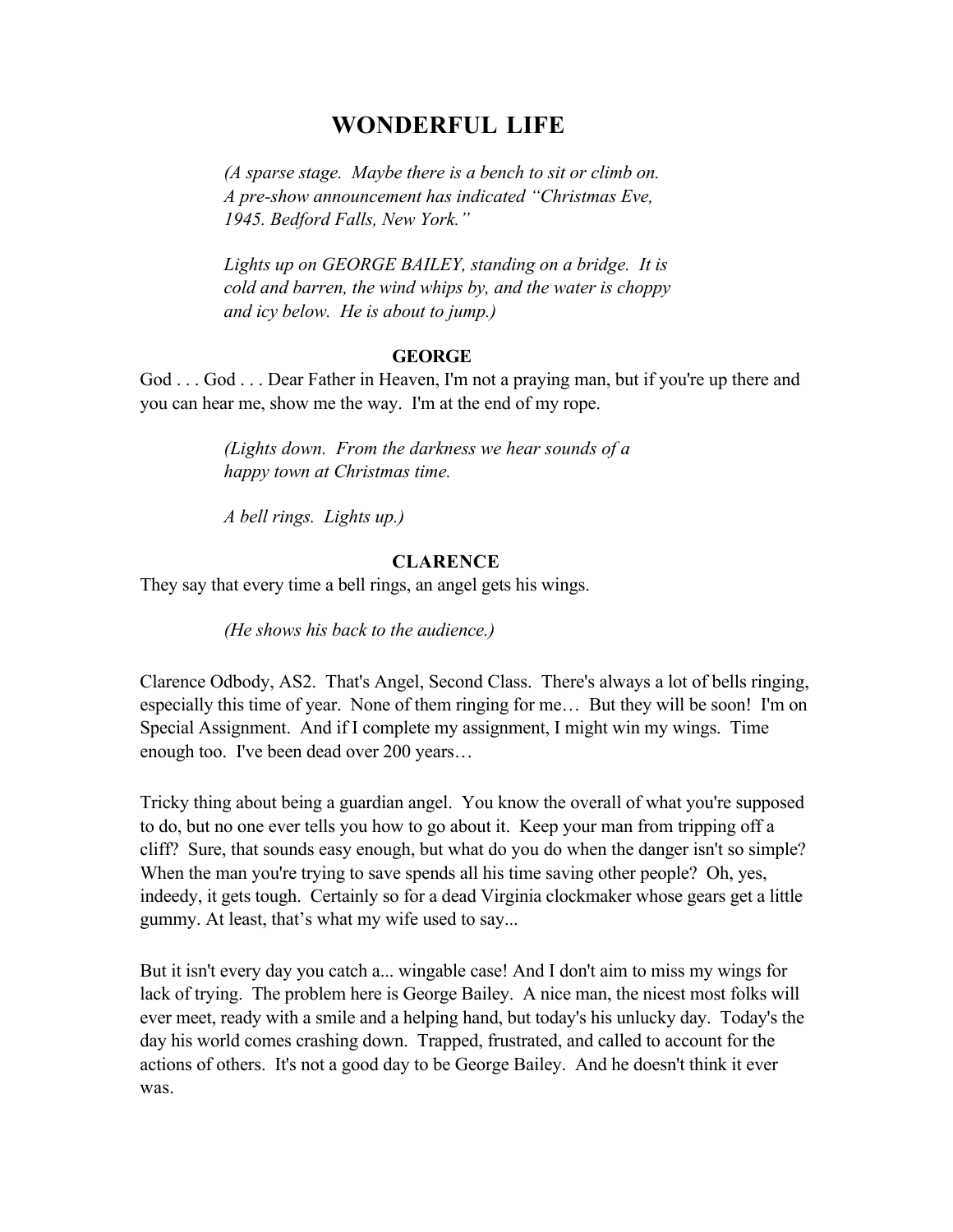# **GEORGE**

You know what the three most exciting sounds in the world are? Anchor chains, plane motors, and train whistles. It's the call of the wild, the reveille, the single man disappearing into the swirling mass of the world. Before you go, you're like a link on that anchor chain, being held down in the dark where it's wet and cold and you got no air. Then the sailors heave-to and haul you up and you come bursting out of the water, dripping wet and sparkling in the sun, and joining the other links in the bow of the ship as you steam off towards lands unknown.

See, that's the life I'm meant to have. Hacking through jungle brush on Borneo. Riding a camel up to see the Sphinx in Egypt. Scrambling up the hillside of the Acropolis to see Athens spread out below, filling the land like a compass rose-- boy, to crest the steps at dawn and see the sun peeking up through the Parthenon... Just like the picture in the National Geographic. Except I get to feel the wind whipping the dust past my eyes and smell the salt of the sea and hear the hubbub of the neighborhood waking up below. You don't get that in Bedford Falls...

Bedford Falls is birds tweeting and milkmen coming and waving to everyone you see on the street. It's quiet and quaint and the snow falling is pretty and white and the whole place glistens with light and good tidings and holiday cheer. Where's the adventure in that? You know everyone, everyone knows you, and you can't do something new without your mother phoning ahead to let 'em know you're coming.

I shouldn't even be here. I wasn't meant to be. I was gonna do something big and important. You know, build things. Air fields. Skyscrapers a hundred stories high. Bridges a mile long. Instead, I'm right where I started. In this same town working at a penny-ante Building & Loan, worrying about nickels and dimes and finding a way to save three cents on a length of pipe.

Now don't get me wrong. I do have the greatest wife and kids this side of the hemisphere. Mary- she's a dream, puts up with me and my moon-gazing and my kids, they're smart as a whip. Janie, Pete, Tommy, and Zuzu. Got a picture of 'em right here. Now, Zuzu, she's my little gingersnap... I'm a lucky man.

# *(Lights shift.)*

# **MARY**

There's no one in the world like George Bailey. I've loved him from the moment I set eyes on him. And if you had told me that George Bailey was going to stay in Bedford Falls? And that I'd be his wife? I'd say you were coconuts!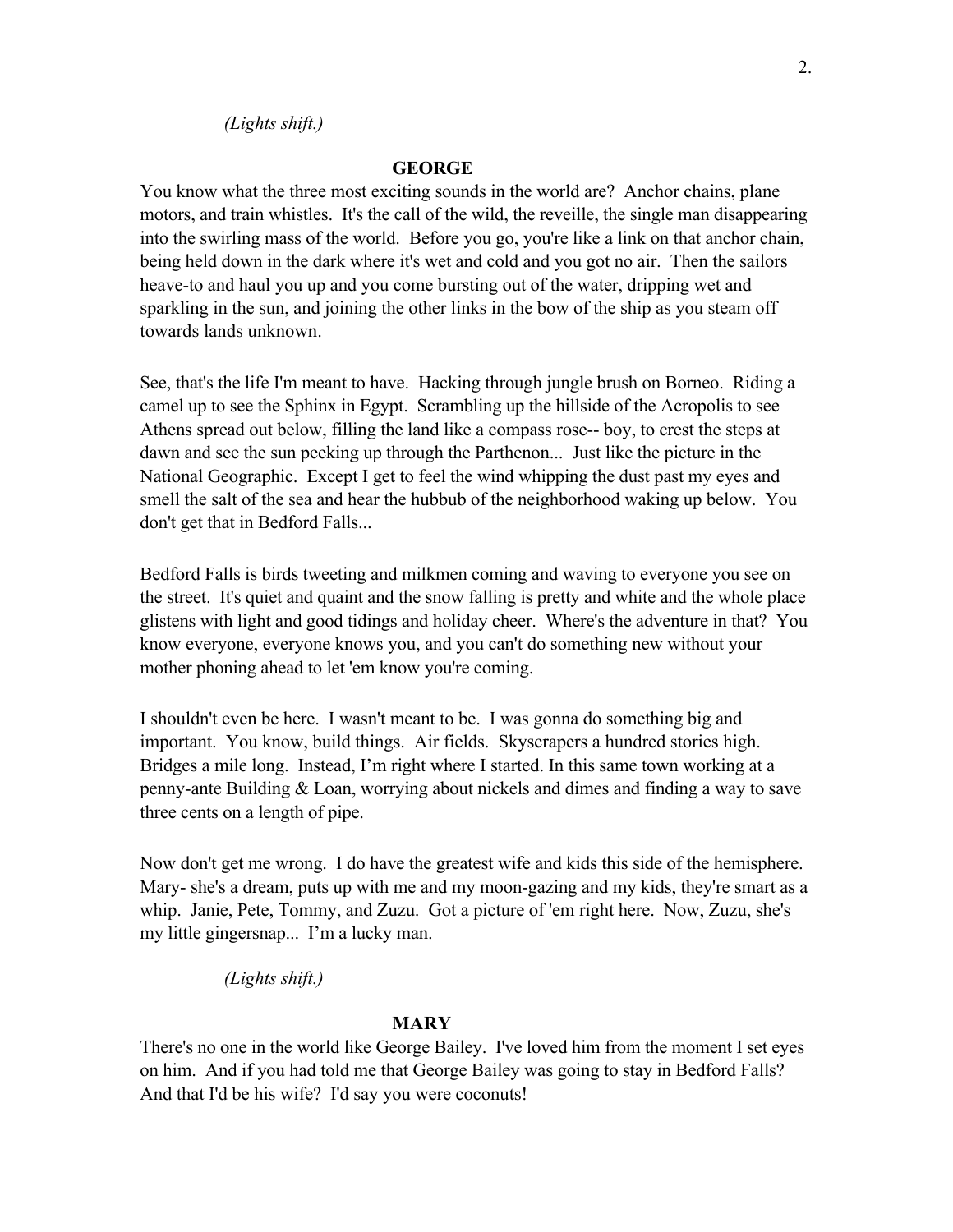Now, George and my brother and Sam Wainwright, you know, old Hee-Haw, they've been custard thick since George first organized an expedition up to the top of Mt. Bedford. They couldn't have been more than 8 at the time. And left me at home, pigtails and pinafores. Wishing I was 4 years older, big enough to tag along…

George has always wanted to go exploring, but if you ask me, there's no place on earth like Bedford Falls. Why, when I was away at college I was so homesick for this town and my family and friends that... I just couldn't wait to get back. But if you want the real truth, what I wanted to get back to most... was George Bailey. I've known George ever since he was just a little thing. I used to visit him at Mr. Gower's drugstore all the time. That's where George worked as a boy. Chief soda jerk and errand boy! I would hop up to the ice cream counter and make believe I didn't know what I wanted just so I could stay and talk to George. He would go on and on about being a National Geographic Explorer, and about all the places he was going to travel to when he grew up. He was the cutest boy in town, and so smart. All the girls just swooned over him. Especially Violet Bick. But she swoons over every boy…

*(Lights shift.)*

#### **VIOLET**

I used to think I would marry George Bailey, but he was sly ole fox and got away. It never mattered what I wore, he'd always say "Hello, Violet. That's some dress you got on there." And I would say, "This old thing? Why, I only wear it when I don't care how I look." Such a sweet devil he is. But, now I'm headed out of town, to New York. There ain't much here for me anymore, not when I'm flat-broke, busted, with a few too many strings to tie up. That George gave me some seed money this morning when I went to see him at the Building & Loan. Might have been out of his own pocket. So maybe I didn't snag him, but I know he'll always have a sweet spot for me.

*(Lights shift.)*

#### **MARY**

Well, he ended up with me. And he's the kindest, most loving husband a woman could ask for. Never a cross word to me or our children. Supports his mother, volunteers around town, plus being in charge of the Bailey Building and Loan.

It was started by his father and his Uncle Billy, as an alternative to the regular bank. See, the bank is run by Henry Potter and good gracious, the fees it charges. It isn't quick to give out help, but the Building and Loan is. It's never made much money, but that was never the point. It was there to give people hope and a chance at a better life. A chance to move out of the slums in "Potter's Field" and have a happy home.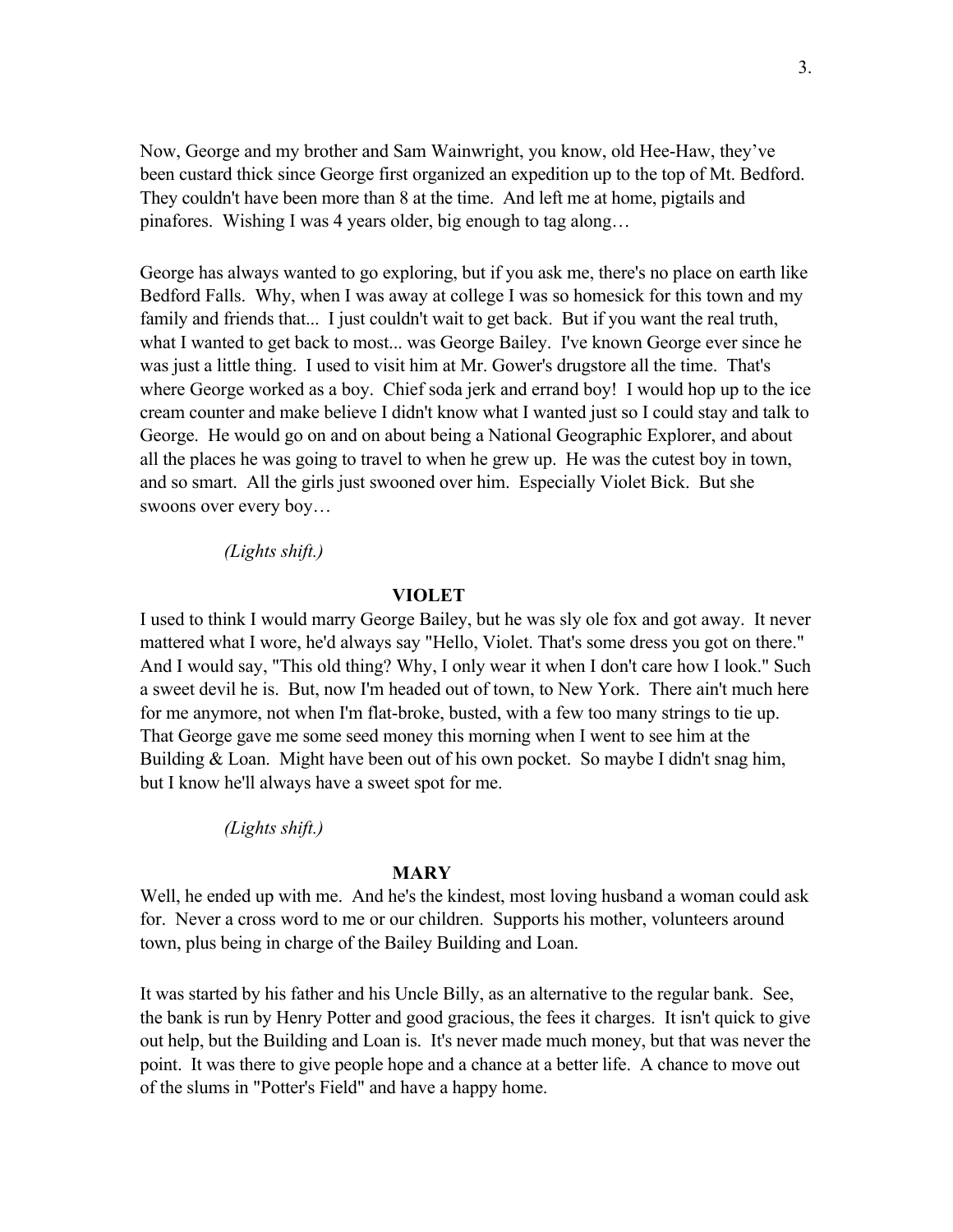*(Lights shift.)*

# **POTTER**

Well, I suppose you think you know everything about me. You've heard that Henry F. Potter is some "hard-skulled character" and the richest, meanest man in the county. Well, maybe that's true and maybe it isn't. But this town wouldn't still be here if it wasn't for me. And the county wouldn't either. Someone had to take control and it wasn't going to be that pantywaist Peter Bailey and his idiot brother, Billy.

Now, you don't know what it was like after the Great War. Yes, the Roaring 20's, socalled, came right after, but times weren't so good right then. And I had made an investment in the Bailey Building and Loan. And when you make an investment, you expect to see a return. You don't expect to see the Bailey brothers coddling the rabble and letting them skip by on making their mortgage payments. How else are they going to learn to be responsible citizens?

So I told that Peter Bailey that he'd better start collecting. No good ever came from giving welfare. And no good begging for more time for those know-nothings to find two nickels to rub together.

Now before you judge me for being tough, let me tell you that I didn't get any handouts. I didn't get free money from the government or an extension on when to pay my bills. I worked night and day to earn my keep and scrimped enough to save a little on the side. And if I hadn't caught the polio, I would have done more. And done it better than that other wheelchair-bound New Yorker, that profligate spendthrift socialist Franklin Delano Roosevelt!

All I'm trying to say is that I did my best with Bedford Falls. Those of us fit to govern kept the place from crumbling, while the rest of the ants took care of the digging and the hauling and the building. Jobs they were fit to do. What I didn't count on was having to tangle with that bleeding heart Bailey boy, George.

#### **GEORGE**

I wasn't even supposed to be working here. My brother, Harry, and I had it all worked out. My folks, God love 'em, did the best they could, socked away their pennies, and had enough for a comfortable life. But they couldn't afford to send us to college. So, I earned enough working at the Building  $&$  Loan to put myself through. Then when I left for school, Harry'd take my job at the Building & Loan, work there four years, and then he'd go. Works out fine for everybody. I was even gonna take a trip the summer before I started. Work on a cattle boat crossing the Atlantic. See Italy and Rome and Athens and the Parthenon like I'd always wanted. Be able to look at a picture in a magazine and say "Yeah, I've been there. Smells like jasmine. At least til the donkeys pass by." But, no, I